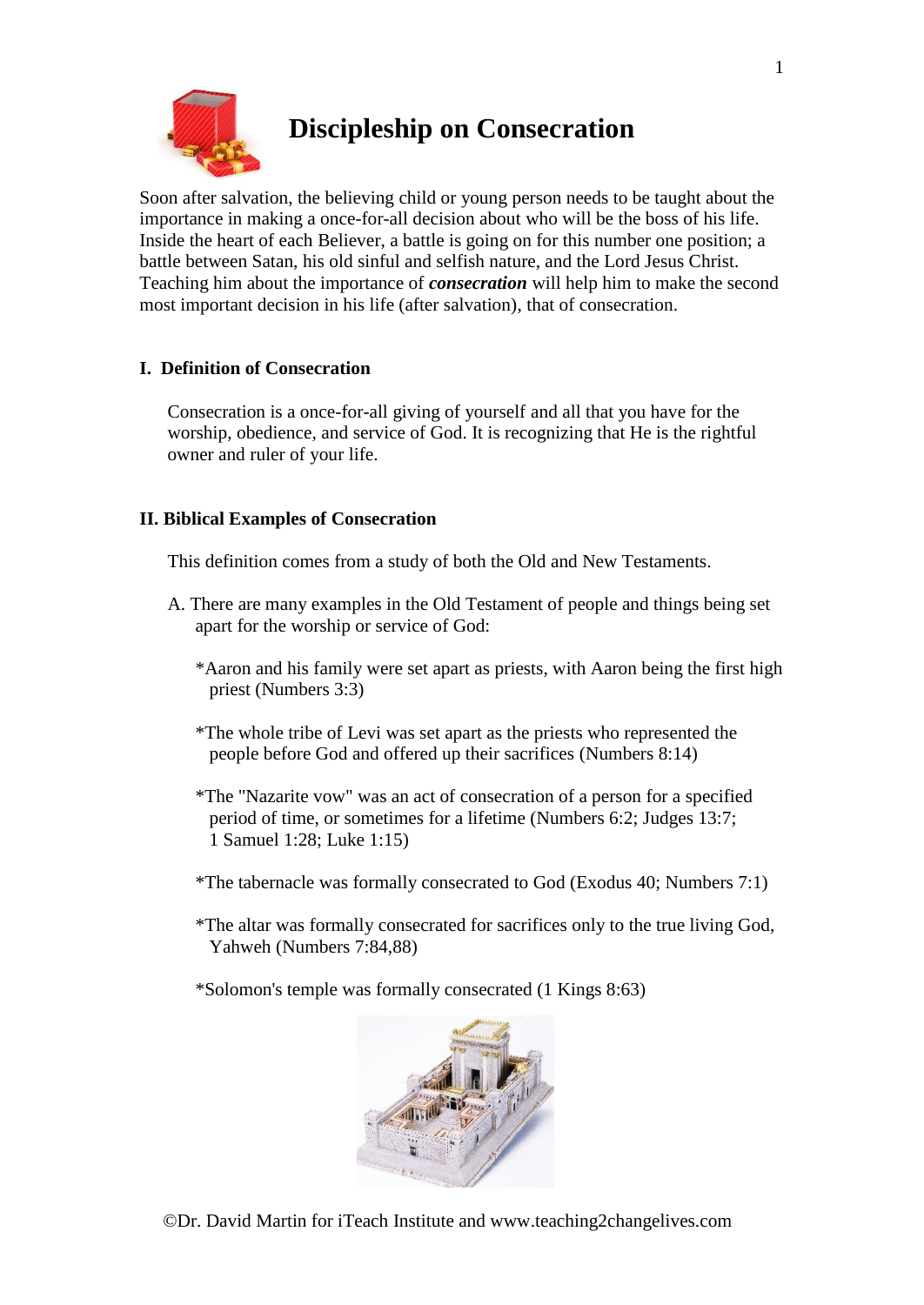B. An Old Testament example of personal consecration which illustrates the New Testament call for consecration (Deut. 15:12-18)

There was a special ceremony designated in Old Testament times, which pictures what the call to consecration is about. Slavery was a reality in the Old Testament world, and the people of God could possess slaves. However, they were commanded by God to take good care of them. Regardless of the reason for a person's slavery (poverty, war, etc.), the Law of God released him or her from slavery on the year of Jubilee (every seven years). However, it was possible for a slave to voluntarily choose to remain a slave under his benevolent master. Deuteronomy 15:16,17 explains the reasons some might choose to do this, as well as the ceremony they needed to go through if that was the slave's desire:

*"And if it happens that he says to you, 'I will not go away from you,' because he loves you, and your house, since he prospers with you, then you shall take an awl and thrust it through his ear to the door, and he shall be your servant forever. Also, to your female servant you shall do likewise."*



In other words, though the slave was free to go, he willfully chose to remain as a slave to his master because of love for the master and because the master had been so good to the slave.

This is a picture of the call to consecration for the New Testament Believer. Christ has redeemed us from slavery to sin (1 Cor. 6:20; Gal. 3:13; 1 Peter 1:18-19; Rev. 5:9; Titus 2:14), but the Believer can willfully choose to now become the slave of Christ. According to the Apostle Paul, this is a very reasonable thing to do, considering all that Christ has done for him (Rom. 12:1). Paul and the other apostles unashamedly referred to themselves as "bond slaves of Jesus Christ" (Acts 4:29; Rom. 1:1; Phil. 1:1, Titus 1:1; James 1:1; 2 Peter 1:1; Jude 1). You should be willing too!

#### **III. Key Verses on Consecrating One's Life**

A. Romans 12:1



*"I beseech you therefore, brethren, by the mercies of God, that you present your bodies a living sacrifice, holy, acceptable to God, which is your reasonable service."*

- What is the meaning of "beseech"?  $\rightarrow$
- What is the meaning of "brethren"?  $\rightarrow$
- What are some of the "mercies of God"?  $\rightarrow$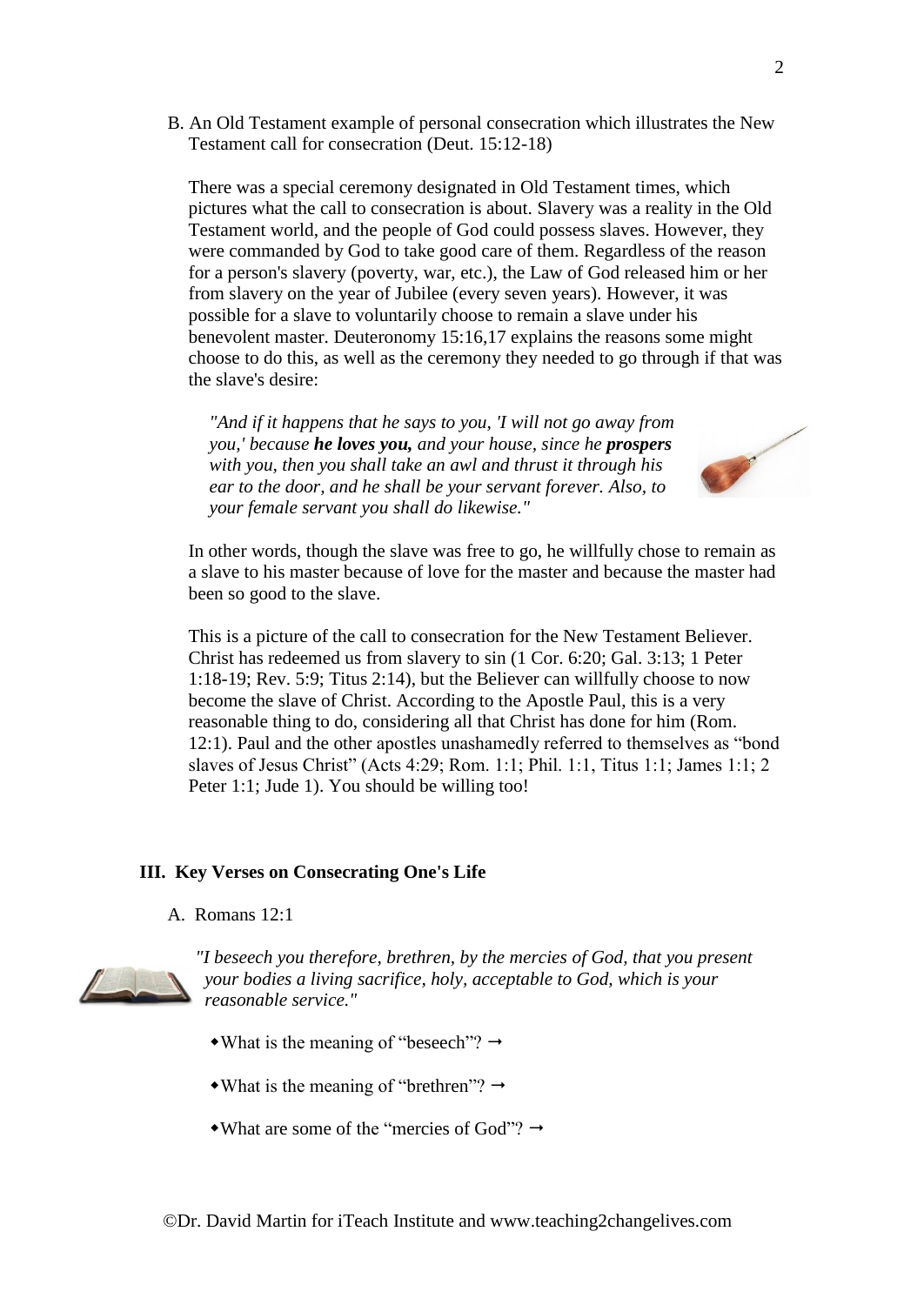$*$ How can you "present your body"?  $\rightarrow$ 

• What does it mean for you to be a "living sacrifice"?  $\rightarrow$ 

 $*$ How can you be "holy and acceptable" to God  $\rightarrow$ 

 $\bullet$  Why is this your "reasonable service"?  $\rightarrow$ 

#### B. 1 Corinthians 6:19-20



*"Or do you not know that your body is the temple of the Holy Spirit who is in you, whom you have from God, and you are not your own? For you were bought at a price; therefore, glorify God in your body and in your spirit, which are God's."*

 $*$  How is your body a "temple of the Holy Spirit"?  $\rightarrow$ 

• What does it mean that "you are not your own"?  $\rightarrow$ 

 $*$ How and when were you "bought with a price"?  $\rightarrow$ 

 $*$  How can you "glorify God in your body and in your spirit"?  $\rightarrow$ 

#### C. Matthew 16:24



*"Jesus said to His disciples, "If anyone desires to come after Me, let him deny himself, and take up his cross, and follow Me."*

 $*$ How are you supposed to "deny yourself"?  $\rightarrow$ 

• What does it mean for you to "take up your cross"?  $\rightarrow$ 

 $*$ How can you follow Jesus?  $\rightarrow$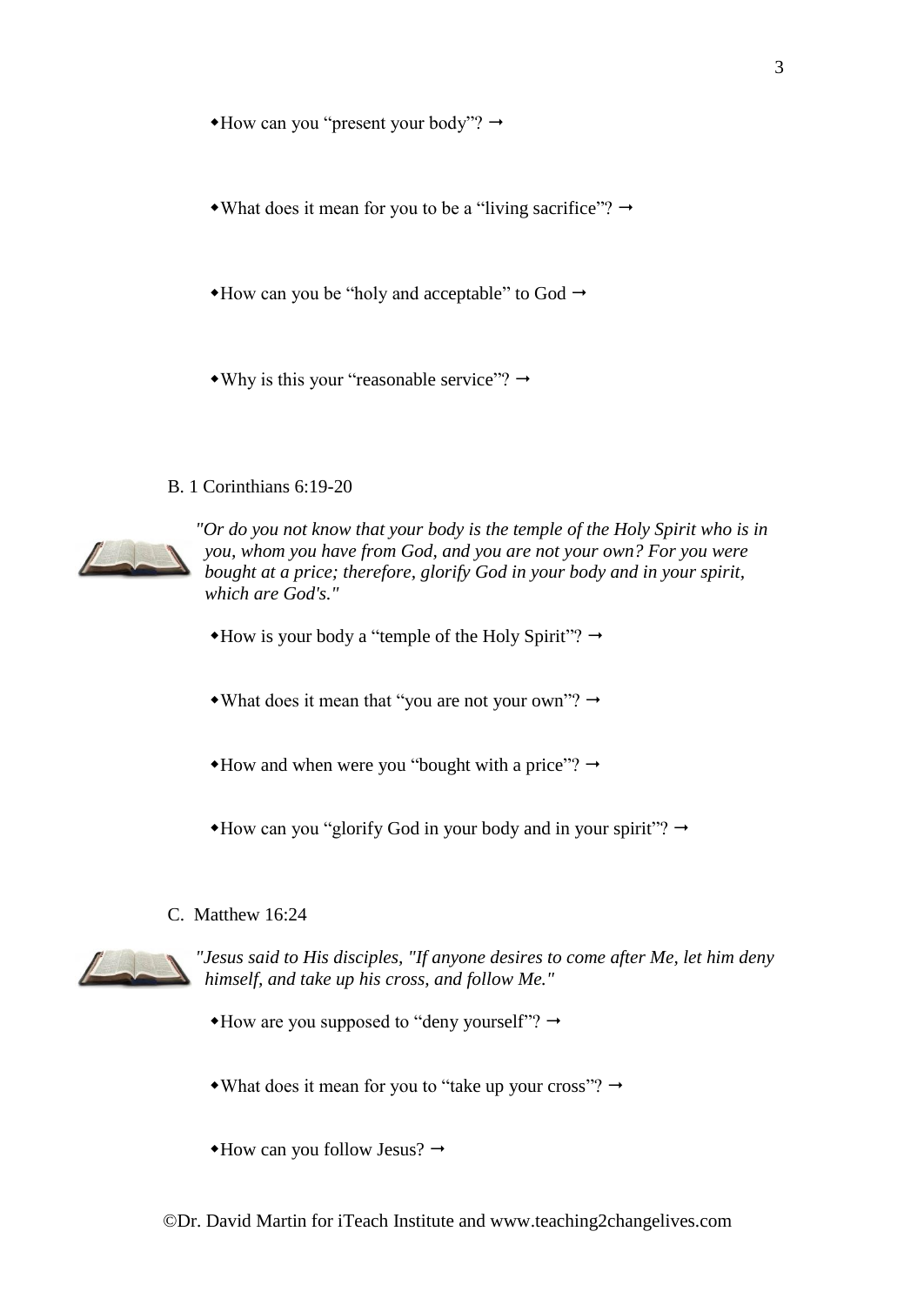#### **IV. How to Teach About Consecration**

There are different ways to teach about consecration. You can use one of the specific verses given earlier about consecration to explain each of the following questions (Rom. 12:1; 1 Cor. 6:19-20).

- What is consecration?
- Who can consecrate themselves?
- What is the basis for consecration?
- What exactly are you consecrating to God?
- How can you consecrate yourself to God today?

Another way is to explain the "two gifts" that God's Word speaks about:

A. The Bible Speaks about Two Important Gifts



B. God's Gift to You

John 3:16  $\rightarrow$ 

How can you receive it?  $\rightarrow$ 

| $\bullet$ Admit              |
|------------------------------|
| <b>th</b> Believe Jesus      |
| $\heartsuit$ Call for Him to |

C. What Else Comes with This Gift?

- $\triangleleft$ John 3:16  $\rightarrow$
- $\triangle$ Ephesians 1:3  $\rightarrow$
- Acts  $10:43 \rightarrow$
- $\triangleleft$ John 1:12  $\rightarrow$

©Dr. David Martin for iTeach Institute and www.teaching2changelives.com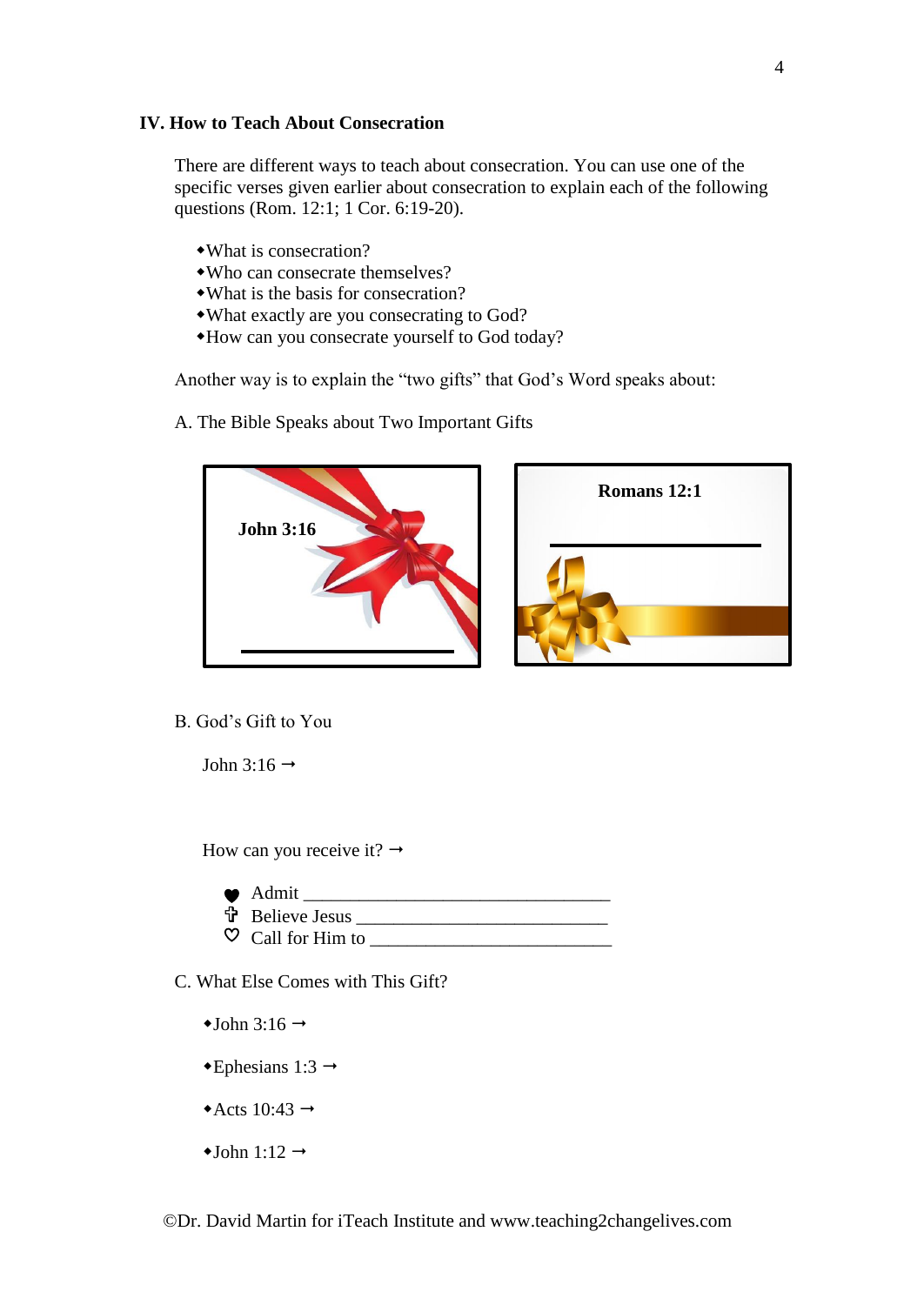- $\triangleleft$ John 14:2  $\rightarrow$
- $\bullet$ 1 Peter 1:4,5  $\rightarrow$
- $\triangleleft$  1 Cor. 6:19  $\rightarrow$



D. Your Gift to God

Romans  $12:1 \rightarrow$ 

E. What is Consecration?

Consecration is a once-for-all giving of yourself and all you have for the worship, obedience, and service of God. It is recognizing that He is the rightful owner and ruler of your life.

F. Who Can Consecrate their Lives?

 $\text{``Brethen''} =$ 

G. Why Should You Consecrate Yourself?

You should consecrate yourself because of "the mercies of God." These are all the things God did for you when He gave you eternal life"

 $\overline{\phantom{a}}$  ,  $\overline{\phantom{a}}$  ,  $\overline{\phantom{a}}$  ,  $\overline{\phantom{a}}$  ,  $\overline{\phantom{a}}$  ,  $\overline{\phantom{a}}$  ,  $\overline{\phantom{a}}$  ,  $\overline{\phantom{a}}$  ,  $\overline{\phantom{a}}$  ,  $\overline{\phantom{a}}$  ,  $\overline{\phantom{a}}$  ,  $\overline{\phantom{a}}$  ,  $\overline{\phantom{a}}$  ,  $\overline{\phantom{a}}$  ,  $\overline{\phantom{a}}$  ,  $\overline{\phantom{a}}$ \_\_\_\_\_\_\_\_\_\_\_\_\_\_\_\_\_\_\_\_\_\_\_\_\_\_\_\_\_\_\_\_\_\_\_\_\_\_\_ \_\_\_\_\_\_\_\_\_\_\_\_\_\_\_\_\_\_\_\_\_\_\_\_\_\_\_\_\_\_\_\_\_\_\_\_\_\_\_  $\frac{1}{2}$  ,  $\frac{1}{2}$  ,  $\frac{1}{2}$  ,  $\frac{1}{2}$  ,  $\frac{1}{2}$  ,  $\frac{1}{2}$  ,  $\frac{1}{2}$  ,  $\frac{1}{2}$  ,  $\frac{1}{2}$  ,  $\frac{1}{2}$  ,  $\frac{1}{2}$  ,  $\frac{1}{2}$  ,  $\frac{1}{2}$  ,  $\frac{1}{2}$  ,  $\frac{1}{2}$  ,  $\frac{1}{2}$  ,  $\frac{1}{2}$  ,  $\frac{1}{2}$  ,  $\frac{1$ 

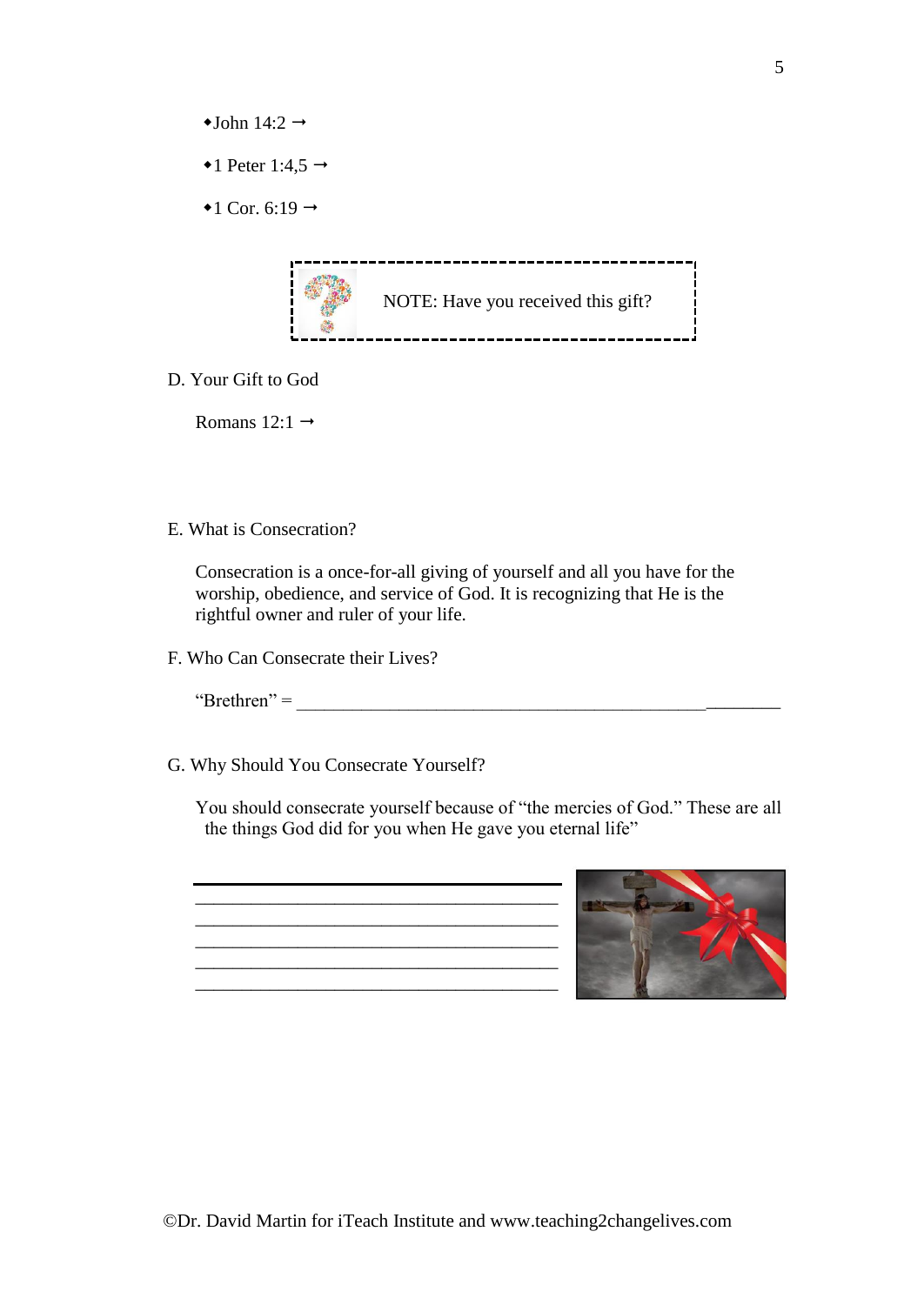H. **What** are You Consecrating to God?

Based on God's mercies to you, He is asking for a gift from you. He wants you to *present your bodies a living sacrifice . . . to God.* This means:

1. That you are to give Him your body (you) as long as you are alive. This is a once-for-all giving of yourself to Him, and not just for a day, a week, a month, or a year.



2. It includes all you have or ever hope to have:

\*All of your problems (now and in the future) \*All of your hopes and dreams (college, marriage, job, etc.) \*All of your possessions (toys, money, clothes, etc.)

You are giving them all to God for Him to use however He wants. This shows that you trust God to use them in the best way. He has the right to give you more or take away what you have now because He knows what is best for you.

I. How Can You Consecrate Yourself?

Draw a circle and step into it. Present your body to God in prayer. *"Dear God, I give you . . ."*

- \**My eyes*--meaning I only want to use these eyes to look at things that please God. I do not want them to look at pictures, read books, watch TV programs, or view internet sites that God would not want me to. Rather, I want to look at things God approves of.
- *\*My ears*--meaning I don't want to listen to things God does not want me listening to--such as bad words, bad jokes, bad stories, or music that encourages me to think about and do what God says is wrong.
- **\*My mouth**--meaning I should not use my lips to say bad words, tell lies, gossip, scream at people or say something that hurts someone else. Instead, I want to use it to say good things and witness to others.
- **\*My hands**--meaning I do not want to use them to do anything God does not like. I want to use them to do what God would want me to do.
- **\*My feet**—meaning I do not want my feet to take me to places God would not approve of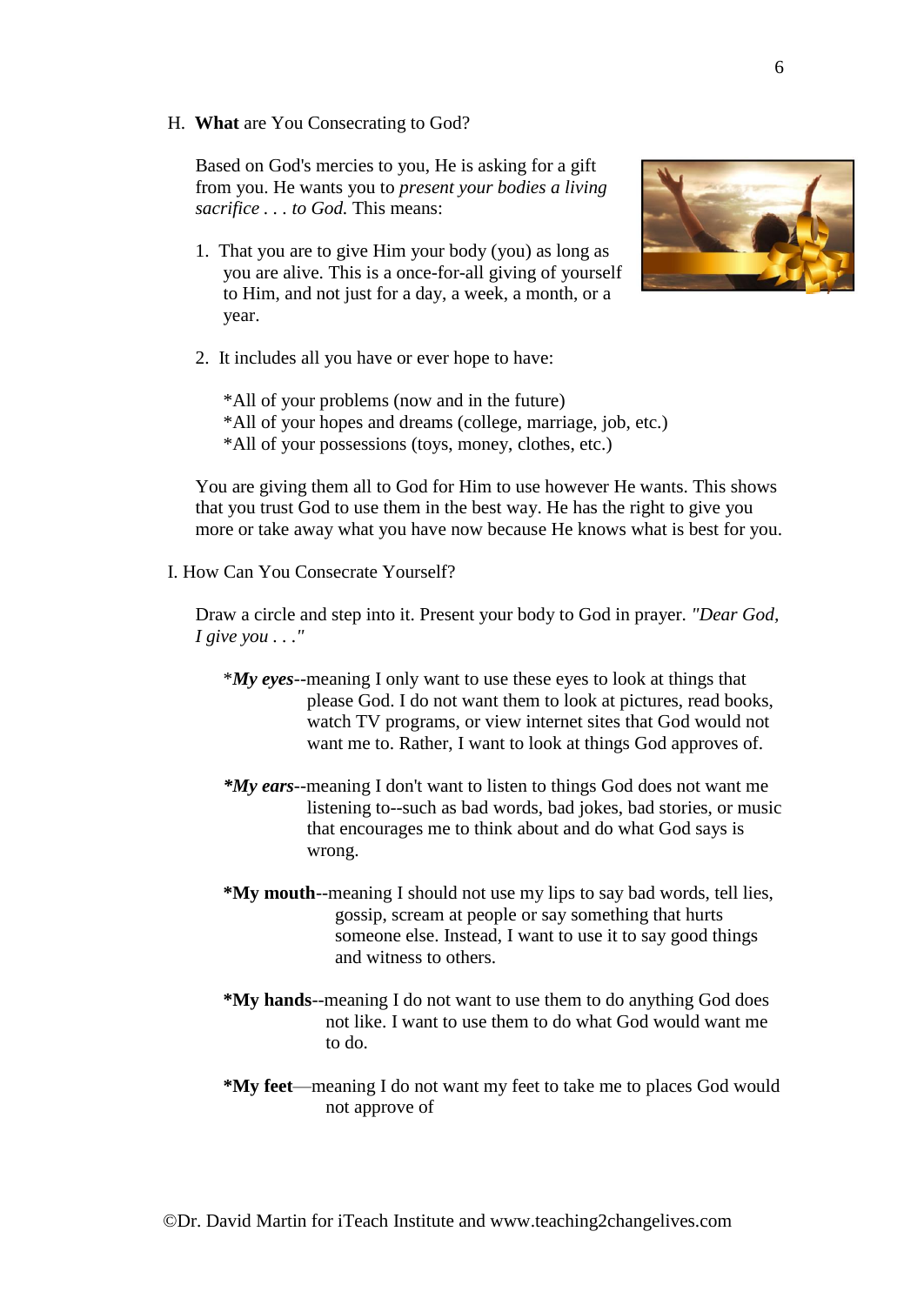J. Invite the Child or Young Person to Consecrate His Life to God

After you have shared the teaching above on consecration, you want to give this Believer an opportunity to do this. Tell him to say a prayer like the following. Offer to help him if he wants. If he is not ready to pray this now, give him a copy of this prayer to take with him so he can think about it. Encourage him to do it soon.

#### **Will you consecrate yourself to God?**

## **A Prayer of Consecration**

Next to choosing Jesus as your Savior from sin, this is the next most important decision. If you have not yet done it, will you do it today? Just pray this prayer to God and mean it with all your heart. He will hear and accept your gift of yourself to Him. Now pray. . .

*"Heavenly Father, I now give myself to You. Take my eyes . . . my ears . . . my mouth . . . my hands . . . my feet, all my possessions, my hopes, and future possessions. Help me to use them in ways pleasing to You. Help me to keep my body holy and fully pleasing to You so that I can do Your will for my life every day. I am Yours forever!"*

*Signed \_\_\_\_\_\_\_\_\_\_\_\_\_\_\_\_\_\_\_\_\_\_\_\_\_\_\_\_\_\_\_\_\_\_\_ Date \_\_\_\_\_\_\_\_\_\_\_\_\_\_\_\_\_*

*\*Put this prayer in your Bible to remind you of your promise to God*

Commit yourself to remain "holy and acceptable to God"

To be *holy* means to keep yourself set apart from sin and set part for God by doing what is acceptable to Him. That means that this decision affects all future decisions. No longer should you base your decisions on what **you** want to do. Choose things that are holy and acceptable to God. Start each day by asking Him to guide you throughout the day to make the choices that would best please Him.

After you have consecrated yourself to God, you should try to please Him every day. But when you choose to think, say, or do something that is not pleasing to God, you do *not* have to rededicate yourself to God. Consecration is a once-for-all giving of yourself for the worship and service of God. When you sin, He does not disown you, but rather He wants you to confess that sin to God as 1 John 1:9 tells you to do. After confessing your sin to God, remind yourself that God is still the boss of your life. Ask God to help you to understand and submit to His will in every area of your life.